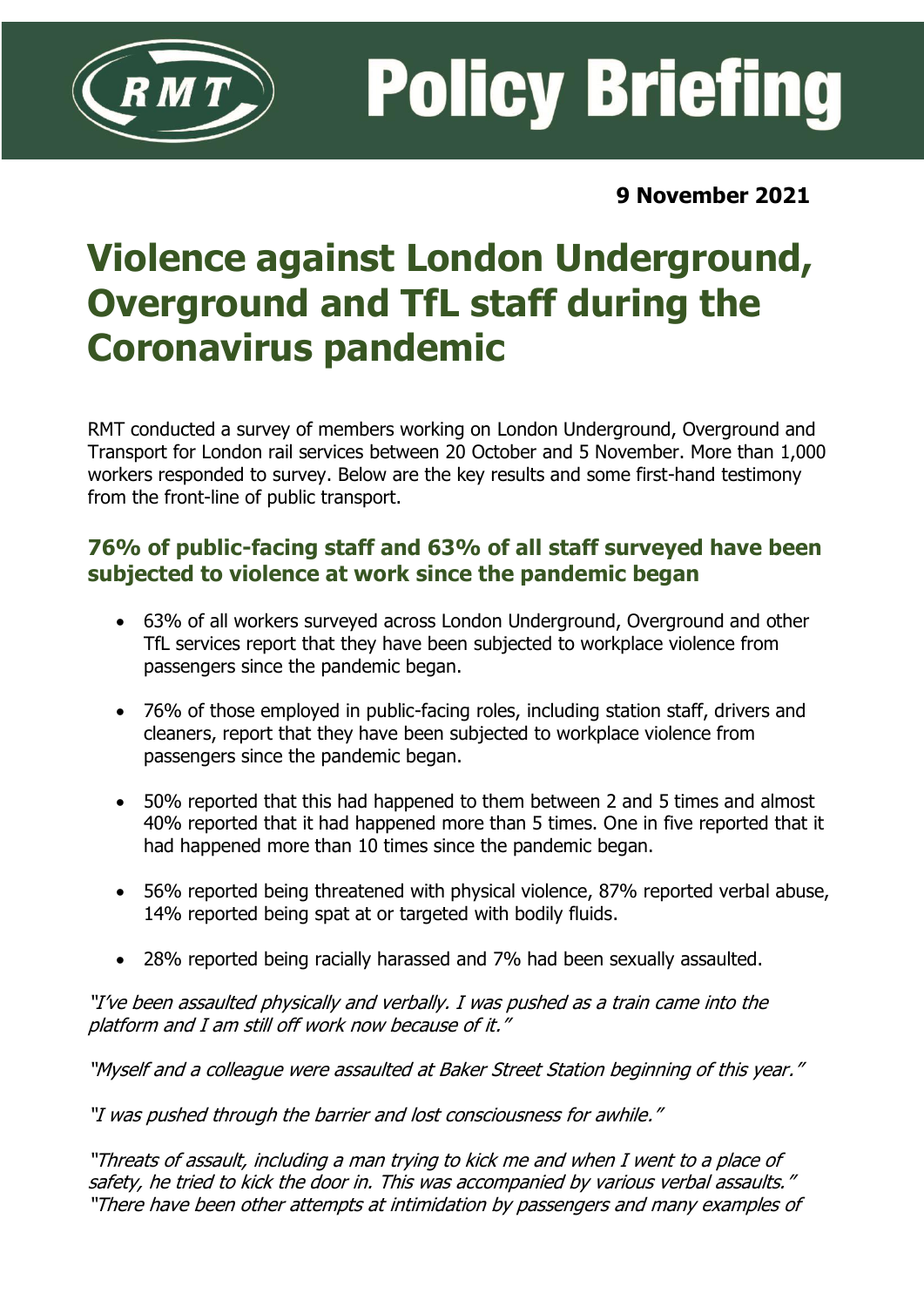verbal assaults.

"I was called Bangladeshi, 'you don't know how to do your job' etc"

"I've been ask to go back to my country, I was asked to speak English, also one lady came to me twice months apart and wished the Covid19 kills me. Just this week she came back because she doesn't want to pay for her journey, she said to me she wished I would drop dead before my retirement."

"Being from an Asian background have been called corona virus"

"Drunk male racially abused Greater Anglia staff staff and then tried to assault members of the public before fighting with LUL staff and BTP".

"I was physically assaulted and injured and racially abuse myself on the station in the early hours on a February morning 2021.

"Been sworn at on several occasions. In once incident, I was threatened with stabbing."

"They tried to pull my face mask off".

"Spitting, threats to spit. General aggression from fare evaders who know there is very little to no revenue protection. This invites youths on to the network who are more likely to abuse staff."

## **The problems have got worse since the pandemic**

Staff attribute this to having to implement Covid safety rules, the lack of any action against perpetrators, lack of support, rising aggression levels and mixed messages to the public

- 60% of the respondents said that they believed that workplace violence has worsened since the pandemic.
- When asked why they thought this was, the biggest reasons given were the reduced presence of BTP and police (78%), the fact that no action is taken against perpetrators (75%), the need to remind passengers about Covid safety measures (66%) and cuts to station staffing (60%).
- A massive 82% said that they believed that the lifting of Covid-19 restrictions in July 2021 and mixed messaging created by this had led to an increase in violence at work.

"Being sworn at every day and confronted with violence and aggression has become part of the job. We put up with it so we don't escalate it. But it is 10 times worse since Covid. The main trigger is people not socially distancing or not wearing masks. The messages are vague and cause conflict amongst customers who expect us to intervene."

"It's got worse and worse, with worse and worse support from London Underground".

"People are on edge".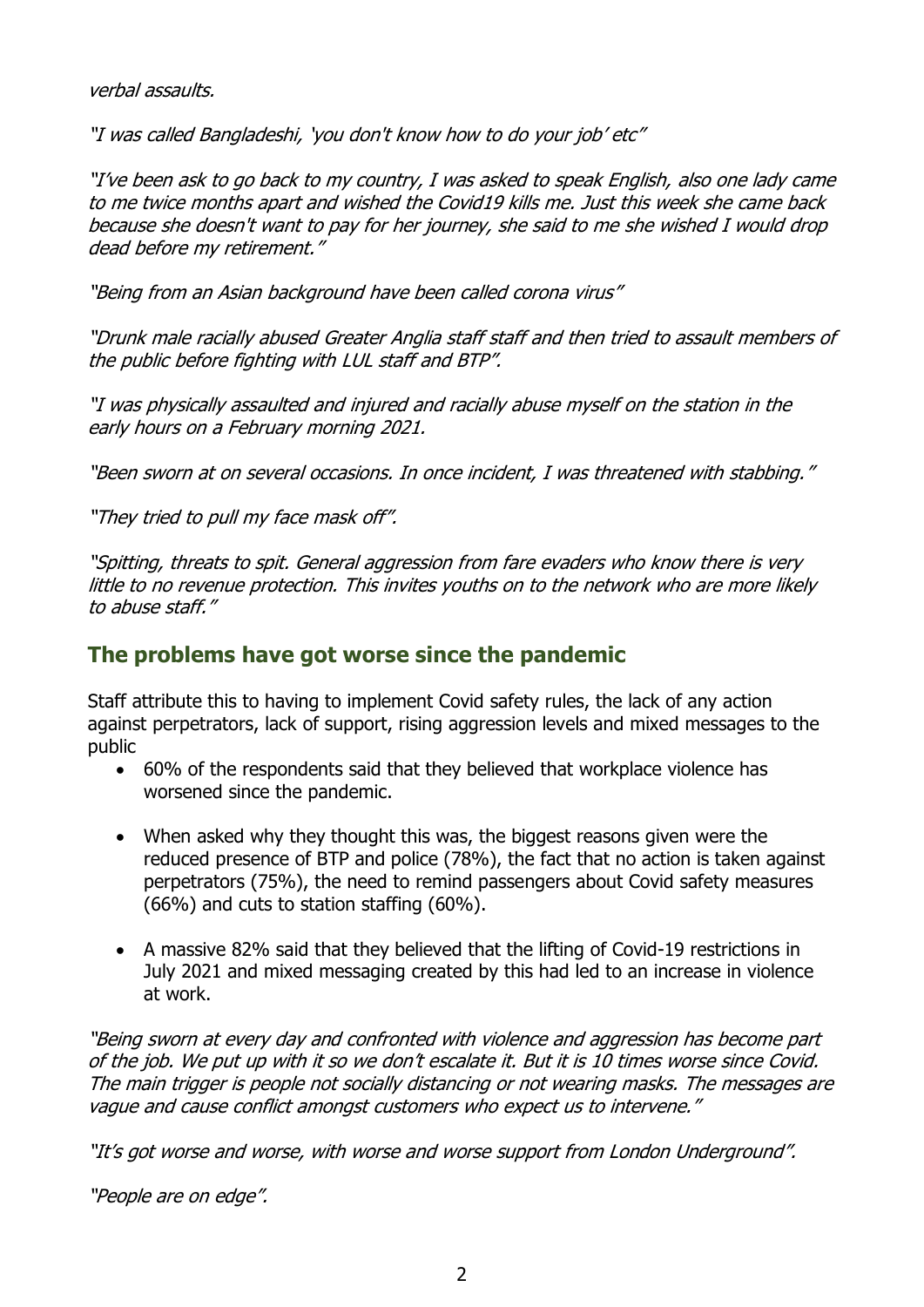"I was physically assaulted on train whilst preventing someone fly-posting anti vaccination posters".

"Lack of enforcement plus the mixed messaging from govt made things worse."

"People think they can do whatever they want and all restrictions are finished."

"You get slated because the company say one thing and everyone does another and you have people having a go because you're not telling people to wear masks"

"It's probably because the public in general are going through a tough time themselves but that's no excuse for their behaviour towards people that are only trying to help them."

"Much more confrontation with asking people to wear masks."

### **Staff are often working alone when assaulted and feel that there is little support**

- 61% of all transport workers surveyed and 51% of staff in public facing roles were working alone when they were subjected to violence.
- 61% of staff also reported that lone working had become more common since the pandemic began.
- 85% reported that they had not taken time off after the incidents.
- 38% said they hadn't reported the incidents to their managers and when asked why, the most common reasons given were that it was seen to be part of the job or that they believed it wouldn't be taken seriously. Almost a quarter said they had previously reported an incident and no action had been taken.
- Of those who did report the incident, 77% said that their employer offered no further support after the incident, such as counselling or adjustments to working patterns.
- Only 28% of reported incidents were attended by British Transport Police and most workers (69%) believe that BTP's involvement in such incidents has declined over the pandemic.

"Most of the stations in our group are lone working."

"It's not always the case but it's usually on parts of the station that are manned by only one person."

"I am alone 98% of the time".

"Lone working is harder and makes us easier targets".

"We are always short staffed".